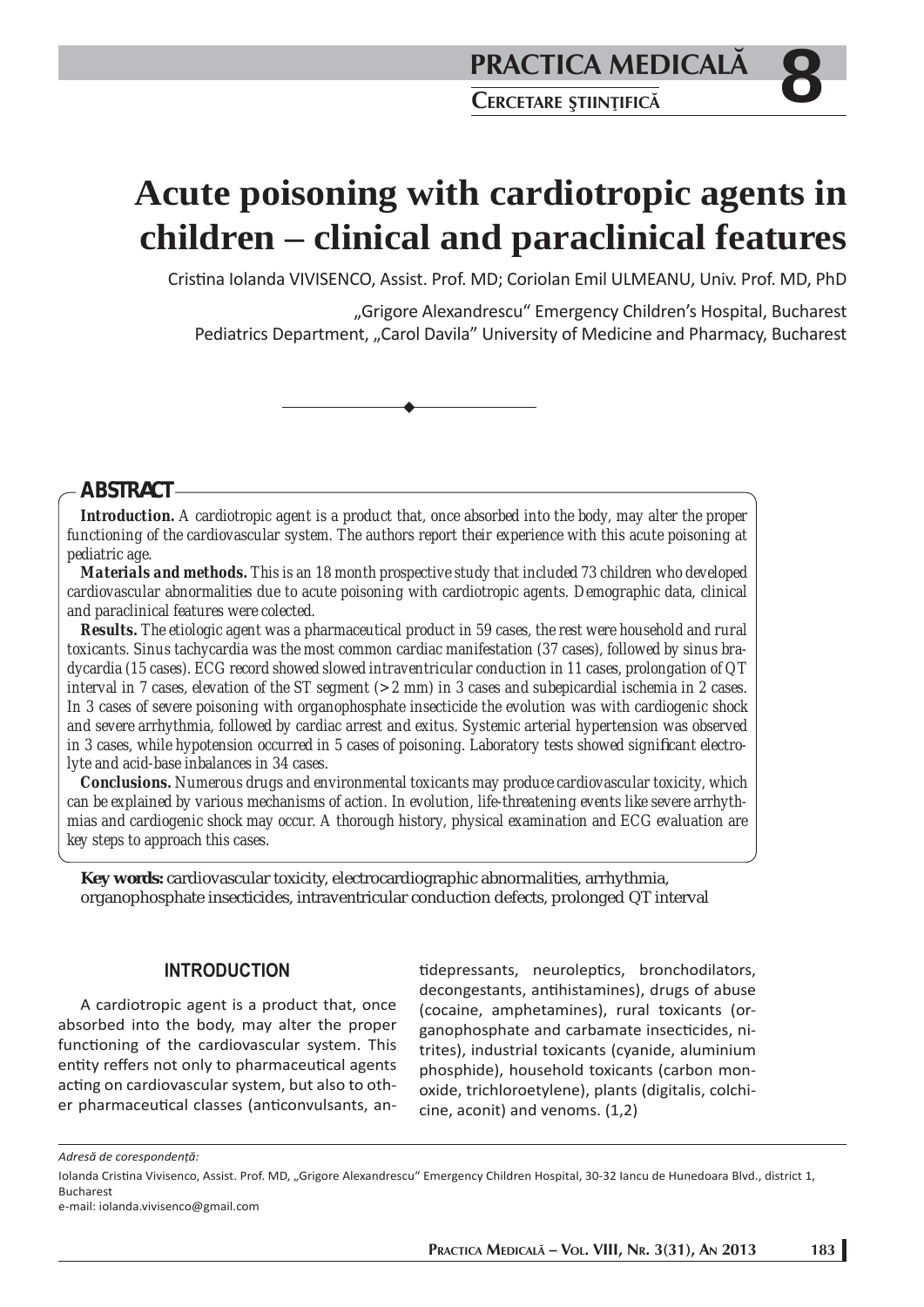Although there is a wide interest in acute poisoning with cardiotropic agents, there is little information in the literature regarding this pathology in children. In this study we report our experience with this acute poisoning at pediatric age.

#### **MATERIALS AND METHODS**

We conducted an 18 month prospective study in the Toxicology Department at "Grigore Alexandrescu" Emergency Children's Hospital in Bucharest. 73 cases were included in the study on the following criteria: patients 0 to 18 years old, admitted for acute poisoning with cardiotropic agents who developed cardiovascular abnormalities. We excluded from the study patients exposed to cardiotropic agents who did not present any impairment of the cardiovascular system and patients with known heart disease prior to exposure.

We identified the causative agent by history, physical examination and laboratory tests. For each patient we noted age, gender, urban versus rural provenience, method of exposure and intention of poisoning. In order to demonstrate cardiovascular abnormalities, we performed thorough clinical examination with measurement of vital parameters, cardiac monitoring and electrocardiographic (ECG) record in all cases. ECG analysis included the heart rate, rhythm, waves morphology, ST/T abnormalities, measurement of PR and QT intervals and identification of conduction defects. The QT interval was corrected (QTc) according to Bazett's formula.(3) In order to analyse the data, we used the normal ECG and blood pressure standards for children. (4-8) The acid-base balance, blood gases and serum electrolytes were monitored in each case. We determined the cardiac enzymes in selected cases (ST/T aabnormalities on ECG, chest pain). Before being discharged, the patients were examined by echocardiography coupled with Doppler.

For statistical analysis we used Microsoft Excel and SPSS. We compared the continuous variables with t-student test and the categorical variables with Fischer's exact test, considering results with  $p < 0.05$  statistically significant.

### **RESULTS**

In the 18 month period of study 982 children were admitted with the diagnosis of acute poisoning in our department. In 73 cases (21 boys and 52 girls) we highlighted cardiovascular abnormalities. The mean age was  $7.5 \pm 10.4$  years. There was a significant difference in the mean age between boys (4  $\pm$  2 years) and girls (7.5  $\pm$ 7.7 years) ( $p = 0.0443$ ). We noticed two peaks of incidence: first in the age group 1-5 years and second in the age group 11-15 years. 59% of cases came from rural environment. The method of exposure was ingestion in the majority of cases ( $n = 61$ , 84%), the rest were cases of inhalation, nebulisation or intranasal administration. The exposure was accidental in 42 (58%) cases and it was significantly related to patients' age: before age 10-41 of 42 cases (98%) were accidental exposures, while after age 11-30 of 31 cases (97%) were intentional poisoning.  $(p < 0.0001)$ Table I gives the age, gender and urban versus rural distribution patterns, while table II shows the intention of poisoning related to age.

The poisoning was determined, in most patients, by pharmaceutical agents  $-59$  (81%) cases. (Table 3) Carbamazepine was the most common etiology, followed by salbutamol. In 14 cases, patients were exposed to multiple cardiotropic drugs. One of the most frequent combinations was between anticonvulsants, antidepressants and sedatives. Non-pharmaceutical agents were involved in 13(18%) cases. In one case the etiology was unknown.

The ECG changes and other cardiac manifestations that we objectified in the study are listed in table IV. Sinus tachycardia was the most common cardiac manifestation (37 cases, Figure 1) in our study, followed by sinus bradycardia (15 cases, Figure 2). On ECG records we objectified slowed intraventricular conduction (widened QRS complexes, right bundle branch block) in 11 cases (Figure 3) and prolongation of QTc interval in 7 cases (Figure 4). Elevation of the ST segment (> 2 mm) was present in 3 cases, all of them caused by organophosphorate insecticide poisoning. In one case, this abnormality was associated with raised cardiac enzymes. Systemic arterial hypertension was observed in 3 cases with organophosphate insecticide poisoning. Hypotension ocured in 5 cases of poisoning.

In three cases of severe poisoning with organophosphate insecticide (diazinon) the evolution was with cardiogenic shock and severe arrhythmia – ventricular tachycardia, torsades de points, ventricular fibrillation; followed by cardiac arrest and exitus. This 3 cases were the only deaths recorded during the study (4%). One case of severe propafenone poisoning led to hypotension and specific electrocardiographic pattern for the membrane stabilizing activity: widened QRS complex, first degree atrioventricular block, prolonged QT interval. In two cases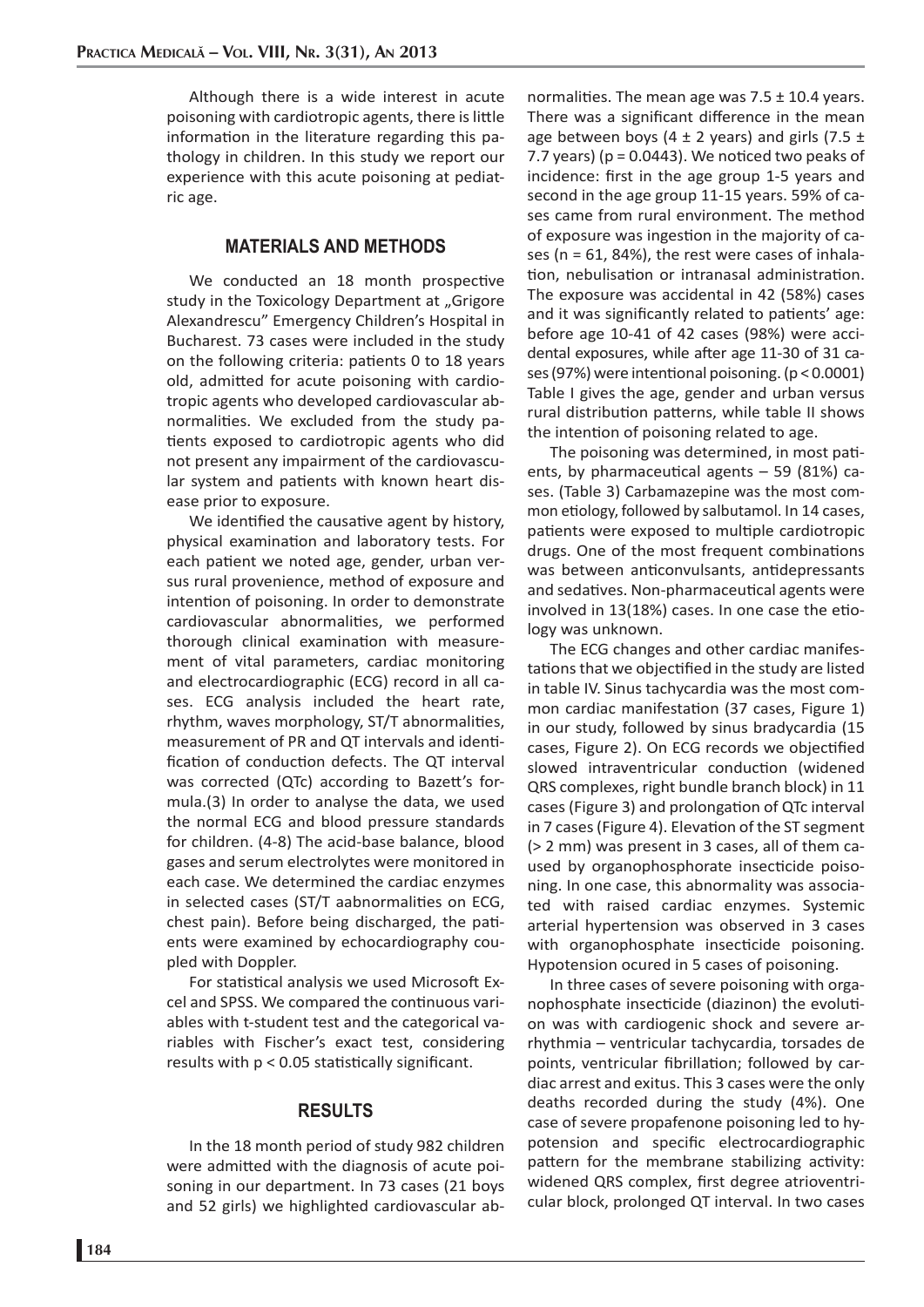| TABLE 1. Age, gender and urban/rural distribution |  |  |
|---------------------------------------------------|--|--|
|---------------------------------------------------|--|--|

| Age groups (years) | Girls | Boys | Girls/Boys ratio | Rural |    | Urban Rural/Urban ratio Total (%) |         |
|--------------------|-------|------|------------------|-------|----|-----------------------------------|---------|
| $\leq 1$           | 0     | 3    | ۰                | 2     |    | 2:1                               | 3(4)    |
| $1 - 5$            | 18    | 13   | 1.4:1            | 15    | 16 | 0.9:1                             | 31(42)  |
| $6 - 10$           | 4     | 4    | 1:1              | 3     | 5  | 0.6:1                             | 8(11)   |
| $11 - 15$          | 23    | 0    | ۰                | 18    | 5  | 3.6:1                             | 23(32)  |
| $16 - 18$          |       |      | 7:1              | 5     | 3  | 1.7:1                             | 8(11)   |
| Total              | 52    | 31   | 1.7:1            | 43    | 30 | 1.4:1                             | 73(100) |

#### *TABLE 2. Intenti on of poisoning*

| Intention   | 1 vear | 1-5 years | $6-10$ years 11-15 years 16-18 years Total $%$ |         |
|-------------|--------|-----------|------------------------------------------------|---------|
| Accidental  |        | 31        |                                                | 42(58)  |
| Intentional |        |           | 23                                             | 31(42)  |
| Total       |        | 31        | 23                                             | 73(100) |

of carbon monoxide poisoning the ECG record showed subepicardial ischemia.

## **DISCUSSION**

Laboratory tests have shown significant abnormalities of serum electrolytes (hyponatremia, hypokalemia) and acid-base balance (metabolic acidosis) in 34 cases (47%). (Figure 5)

At the time of discharge from the hospital, for all 70 surviving patients clinical examination of the cardiovascular system, biological parameters, ECG and echocardiography were within normal limits.

A toxic product can cause numerous dysfunctions in the cardiovascular system. (9) This changes can be objectified by clinical examination and paraclinical tests. ECG record plays an important role in the identification of cardiac arrhythmias and conduction defects, events that sign the severity in these cases. Cardiotropic agents can contribute to arrhythmogenesis by various mechanisms: autonomic disturbances, membrane-depressant effect, electrolyte and acid-base imbalances. (10)

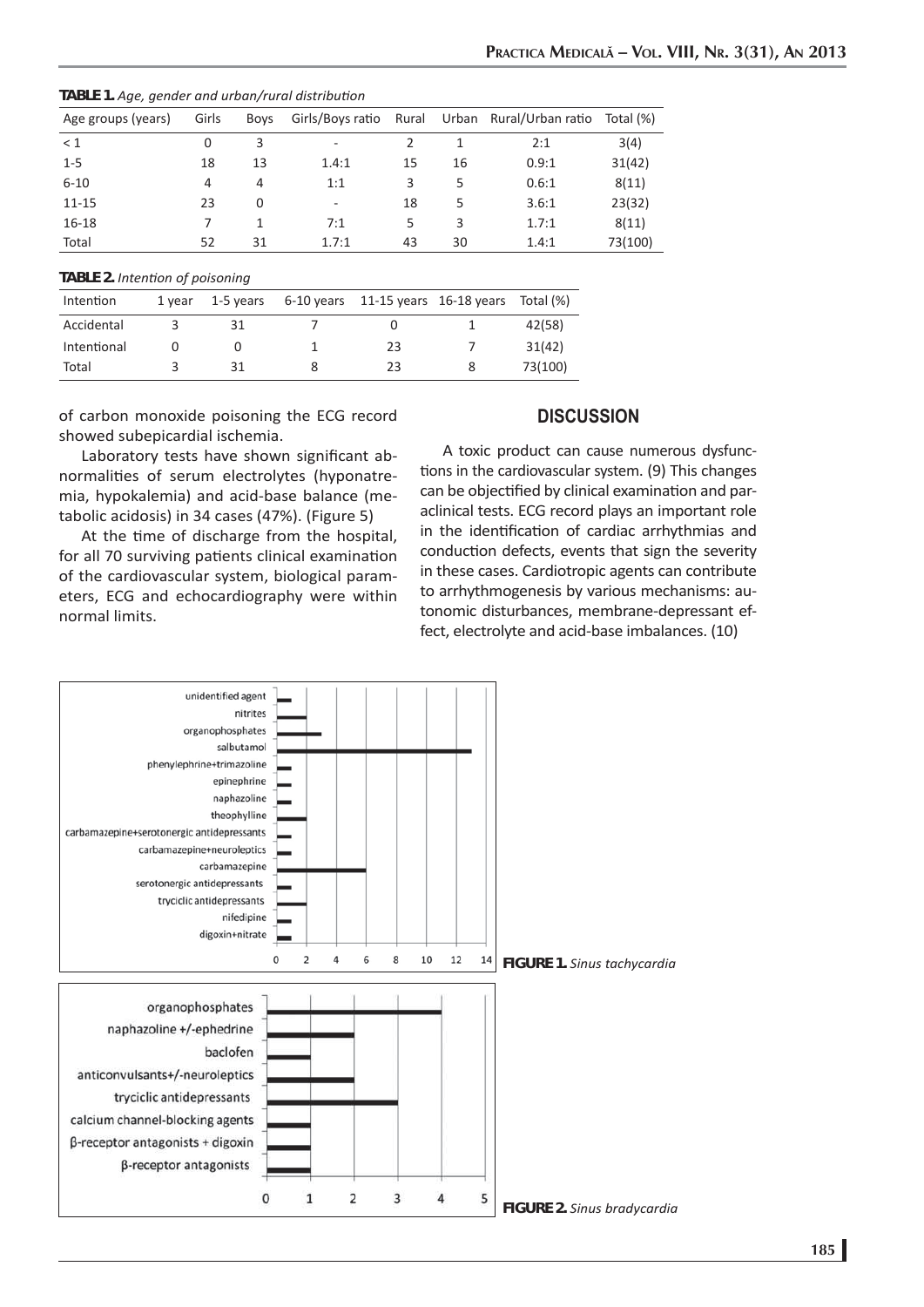#### *TABLE 3. Eti ology of poisoning*

| Etiology                                                                                    | Number<br>of cases |
|---------------------------------------------------------------------------------------------|--------------------|
| Cardiovascular drugs                                                                        |                    |
| Digitalis glycosides: digoxin                                                               | 3                  |
| β-receptor antagonists: metoprolol,<br>bisoprolol, propanolol                               | 5                  |
| Calcium channel-blocking agents: ditiazem,<br>nifedipine                                    | $\overline{2}$     |
| Sodium channel-blocking antidysrhythmics:<br>propafenone                                    | 1                  |
| Nitrates: pentaerythritol tetranitrate                                                      | 1                  |
| Non-cardiovascular drugs                                                                    |                    |
| Tryciclic antidepressants: amitriptyline,<br>clomipramine, imipramine                       | 5                  |
| Serotonergic antidepressants: tianeptin,<br>venlafaxine, paroxetine                         | 3                  |
| Neuroleptics: risperidone,<br>levomepromazine+aripiprazole                                  | $\overline{2}$     |
| Anticonvulsants:carbamazepine, valproate,<br>oxcarbazepine                                  | 18                 |
| Methylxanthines: theophylline                                                               | 2                  |
| Neuromuscular agents: baclofen                                                              | 1                  |
| Decongestants: naphazoline                                                                  | $\overline{2}$     |
| Sympathomimetic agents: epinephrine,<br>ephedrine, phenylephrine+trimazoline,<br>salbutamol | 17                 |
| Local anesthetics: lidocaine                                                                | 1                  |
| <b>Rural toxicants</b>                                                                      |                    |
| Cholinesterase-inhibiting insecticides<br>(organophosphates)                                | 9                  |
| Nitrites (well-water)                                                                       | $\overline{2}$     |
| <b>Household toxicants</b>                                                                  |                    |
| Carbon monoxide                                                                             | 2                  |
| Unknown agent                                                                               | $\mathbf{1}$       |

Autonomic disturbances are mainly caused by toxicants interfering with adrenergic or cholinergic nervous system. The  $\alpha$ 1- and  $\beta$ 1-adrenoceptors overstimulation leads to arterial hypertension and



*FIGURE 3. Slowed intraventricular conduction* 



*FIGURE 4. Prolonged QTc interval* 

tachyarrhythmias. Toxicants that inhibit cholinergic receptors may have the same effect.  $(1,2,10$ -12) In our study, we identified this overstimulation of adrenergic activity in patients admitted for acute poisoning with epinephrine, phenylephrine + trimazoline, ephedrine, salbutamol and theophylline. The most frequently involved agent was salbutamol, a β2-receptor agonist, which in high doses produces β1-agonist effects. Sinus tachycardia was objectified in all 13 cases caused by this medicine. On the other hand, α2-adrenoceptors overstimulation has a different clinical picture: initial hypertension and reflex tachycardia, followed by hypotension with bradycardia. (13,14) We objectified this clinical feature in 2 cases of naphazoline acute poisoning. The α1- and β1 adrenoceptors blockade leads to bradyarrhythmias and arterial hypotension. Overstimulation of the parasympathetic system may have the same effect. (1,2,10) In our study, β-receptor antagonists were involved in 5 cases. Some cardiotropic agents have both sympathetic and parasympathetic clinical features. In this study, we observed this effect in acute poisoning with organophosphate insecticides. Their mechanism of cardiotoxicity consists in a short period of increased sympathetic tone characterized by tachycardia and arterial hypertension, followed by a prolonged period of parasympathetic activity, during which bradycardia, arterial hypotension, ST/T changes and severe arrhytmias may occur. (15,16) The 3 deaths recorded during the study were due to cardiogenic shock and severe ventricular arrhythmias caused by acute poisoning with organophosphate insecticides.

Other neurotransmitters are also involved in the occurance of cardiovascular manifestations. Serotonin reuptake inhibiting effect may produce autonomic disturbances in acute poisoning with serotonergic antidepressants. (17) In our study, sinus tachycardia was noticed in 3 cases caused by this drugs. We also objectified sinus bradycardia and first degree atrioventricular block in one case of acute poisoning with baclofen, which is a structural analogue of the main inhibitor y neurotransmitter γ-aminobutyric acid. (18)

The manifestations due to membrane-depressant effects vary depending on the toxic agent and its place of action. Inhibition of the sodium channels in the myocardium slows the cardiac conduction. This effect can be seen on the ECG record as widening of the QRS complexes, atrioventricular or bundle-branch blocks and prolongation of the QT interval. In evolution, this type of poisoning may lead to arterial hypotension, ventricular tachyarrhythmias (ven-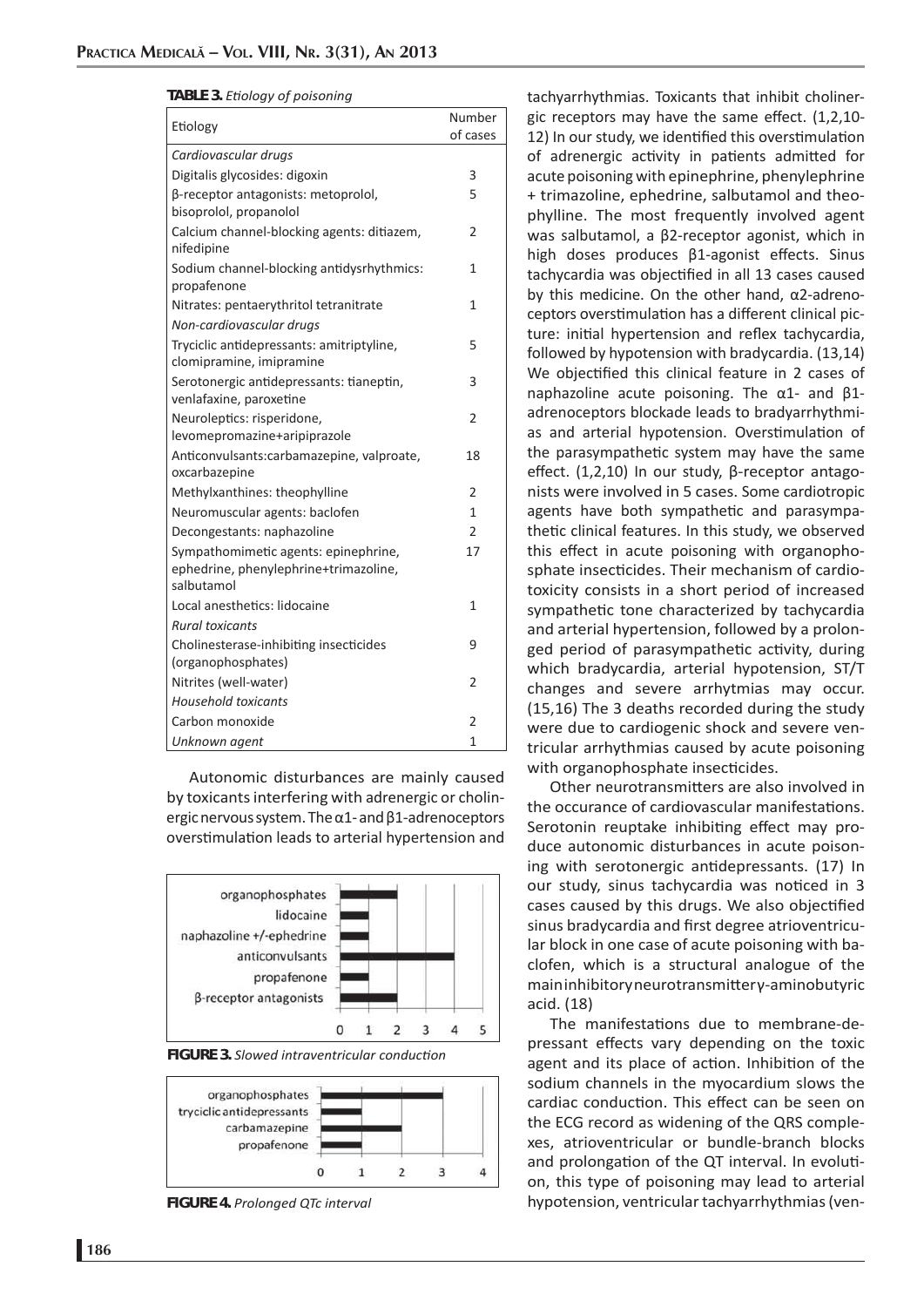| <b>ECG</b> changes                                                             |                                                                                                                                                                                                       |
|--------------------------------------------------------------------------------|-------------------------------------------------------------------------------------------------------------------------------------------------------------------------------------------------------|
| Prolonged QTc interval                                                         | propafenone, carbamazepine, imipramine, organophosphate insecticide.                                                                                                                                  |
| Prolonged PR interval (first degree<br>atrioventricular block)                 | propafenone, imipramine, baclofen, organophosphate insecticide.                                                                                                                                       |
| Right bundle-branch block<br>Widened QRS complexes                             | $\beta$ -receptor antagonists, carbamazepine, naphazoline + ephedrine.<br>carbamazepine, oxcarbazepine, lidocaine, propafenone, organophosphate<br>insecticide.                                       |
| Elevated ST segment<br>Atrial premature beats                                  | organophosphate insecticide.<br>carbamazepine.                                                                                                                                                        |
| Ventricular premature beats<br>Junctional rhythm                               | carbamazepine, organophosphate insecticide.<br>propafenone.                                                                                                                                           |
| Ventricular tachycardia                                                        | organophosphate insecticide.                                                                                                                                                                          |
| Torsades de points<br>Ventricular fibrillation<br>Other cardiac manifestations | organophosphate insecticide.<br>organophosphate insecticide.                                                                                                                                          |
| Sinus tachycardia                                                              | digoxin+nitrate, salbutamol, nifedipine, naphazoline, epinephrine,<br>phenylephrine+trimazoline, carbamazepine, theophylline, trycliclic and<br>serotonergic antidepressants, neuroleptics, nitrites. |
| Sinus bradycardia                                                              | diltiazem, $\beta$ -receptor antagonists, digoxin, naphazoline +/-ephedrine, trycliclic<br>antidepressants, carbamazepine, neuroleptics, baclofen.                                                    |
| Systemic arterial hypotension<br>Systemic arterial hypertension                | β-receptor antagonists, propafenone, organophosphate insecticide.<br>organophosphate insecticide                                                                                                      |
|                                                                                |                                                                                                                                                                                                       |

tricular tachycardia, ventricular fibrillation, torsades de pointes) or bradyarrhythmias (bradycardia, junctional rhythm, asystole). (19,20) We identified in our study the following cardiotropic agents with sodium channel-blocking properties: propafenone, lidocaine, tryciclic antidepressants, carbamazepine and oxcarbazepine. Calcium channel blockade results in negative chronotropy and dromotropy. The ECG record may demonstrate sinus bradycardia an/or prolonged PR interval. (10,21) We objectified this pattern in one case of diltiazem poisoning. Reflex tachycardia was the only clinical sign noticed in nifedipine poisoning in our study. Another mechanism of arrhythmogenesis in acute poisoning is abnormal initiation of cardiac impulses as an effect of afterdepolarization. Early afterdepolarization results from potassium channel blockade, which can precipitate severe arrythmias like torsades de pointes. Delayed afterdepolarization appears in conditions of intracellular calcium overload, which may be a result of sodium-potassium ATPase blockade in digitalis poisoning. (10,22)

The mechanisms of cardiac toxicity described above overlap frequently, which explains the polymorphic manifestations of the patients admitted for acute poisoning with cardiotropic agents. (10) In digoxin poisoning we observed sinus bradycardia due to sodium-potassium AT-Pase blockade, but we also noted sinus tachycardia caused by increased sympathetic activity and decreased parasympathetic activity. (23) In acute poisoning with tryciclic antidepressants we noticed various clinical and ECG manifestations, that have been listed in Table 4. This features are due to multiple mechanisms of toxicity as anticholinergic activity, catecholamines and serotonin reuptake inhibition, blockade of peripheral α1-adrenoceptors and sodium channelblocking effect. (17,24)

Besides the direct cardiovascular effects of cardiotropic agents, coexisting systemic factors such as hypoxia, hypovolemia, metabolic acidosis, hypothermia, hypo- and hyperkalemia, hypomagnesemia, hypo- and hypercalcemia may influence and exacerbate cardiotoxicity. (1,10, 25) In our study, we noticed electrolyte and



*FIGURE 5. Serum electrolytes and acid-base balance abnormaliti es*